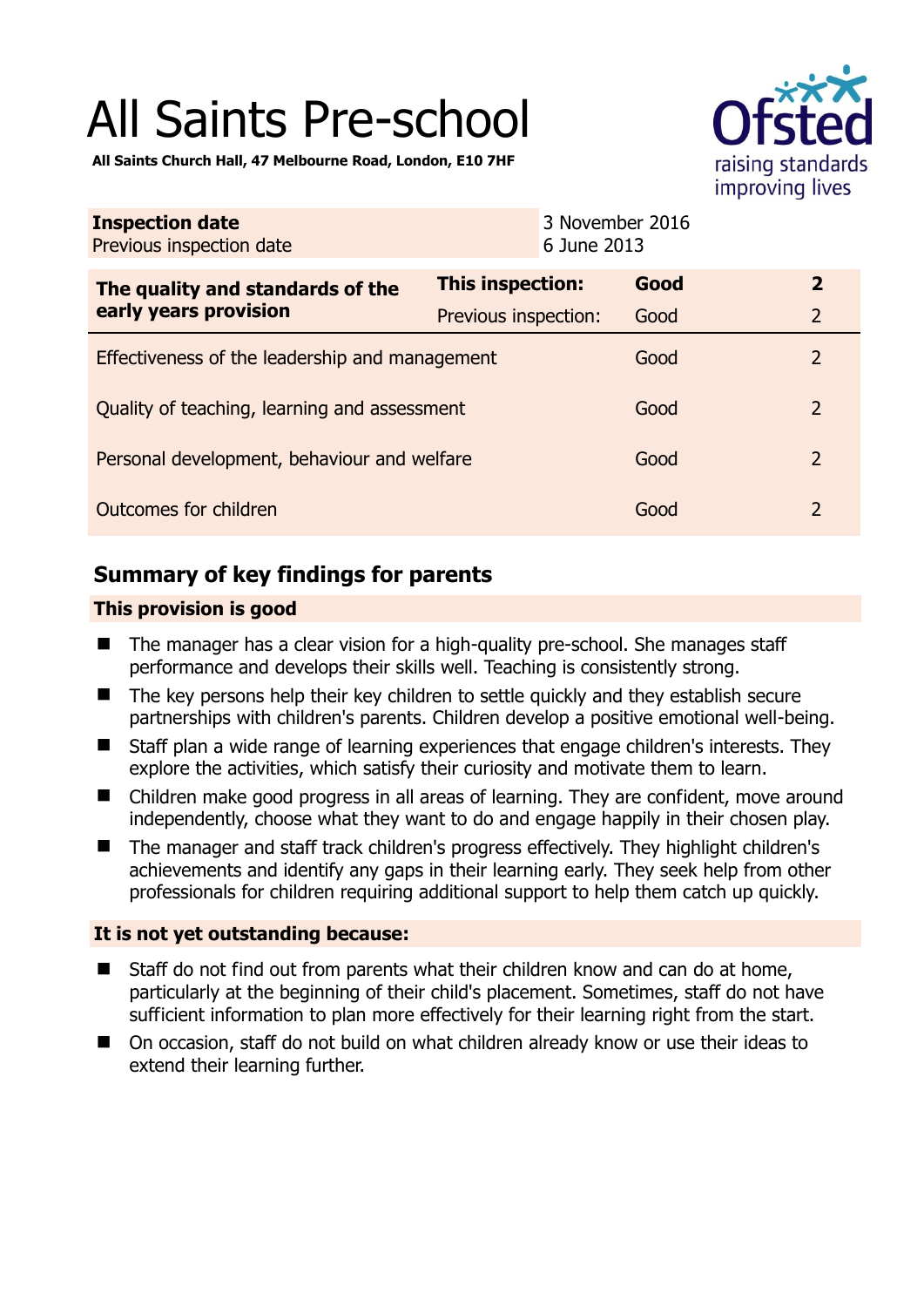# **What the setting needs to do to improve further**

#### **To further improve the quality of the early years provision the provider should:**

- gather more detailed information from parents about what their children can do at home and use this to plan more effectively for their learning, particularly when they first start
- make better use of children's ideas to extend and build on what they already know.

#### **Inspection activities**

- $\blacksquare$  The inspector observed the quality of teaching as staff engaged in activities with children in the indoor and outdoor learning environment.
- The inspector spoke to staff and engaged with children during the inspection.
- The inspector looked at various documents including children's records, staff files and some written policies and procedures.
- The inspector spoke to a number of parents during the inspection to gather and consider their views about the pre-school.

**Inspector**  Samantha Smith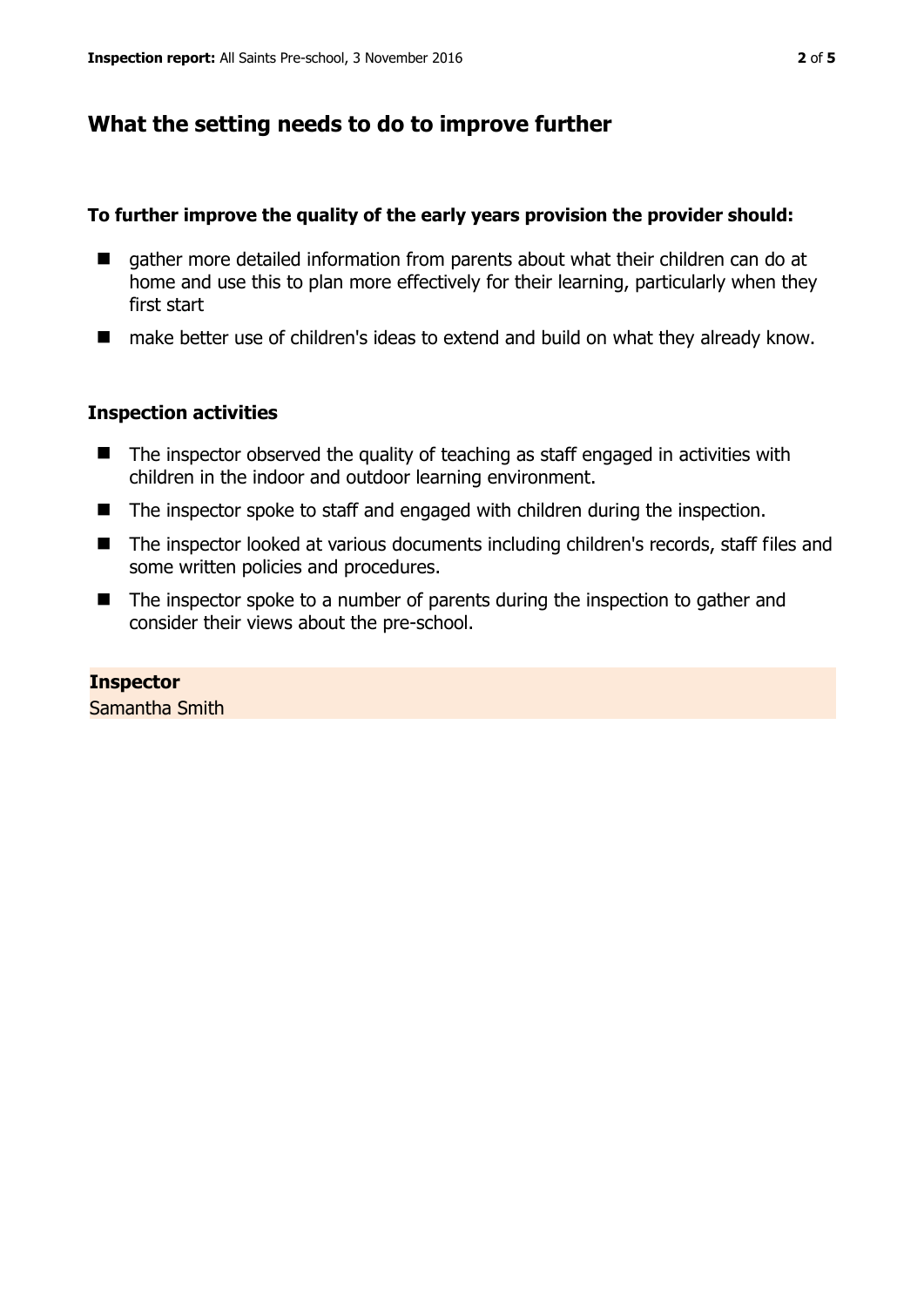# **Inspection findings**

## **Effectiveness of the leadership and management is good**

The manager provides strong leadership to her staff team, which enables them to deliver a programme of activities effectively to successfully support children's learning. The manager provides staff with ongoing support, which enables them to carry out their roles well. For example, they have attended training that has helped them to improve children's communication and language development. Safeguarding is effective. The manager uses robust recruitment processes, which help to ensure that all staff are suitable for their roles. She ensures staff understand how to keep children safe and know the procedures to follow if they have any concerns for a child to protect their welfare.

# **Quality of teaching, learning and assessment is good**

Staff provide an exciting and challenging learning environment that engages children's interests. They plan and tailor stimulating experiences using information they gather from their observations to meet children's individual needs. For example, staff have increased the support for children who are learning English as an additional language to help them become more confident communicators. Staff skilfully help children to develop their physical skills. For example, they teach children to pedal bicycles, climb apparatus and practise ball skills. Staff help children to work cooperatively together. For instance, they encourage children to share and use different tools such as magnifying glasses to explore nature outside.

#### **Personal development, behaviour and welfare are good**

The staff provide an inclusive learning environment which reflects the diverse range of children's backgrounds. Staff help children to gain a sense of belonging. For example, they use words in their home languages until they have a sufficient grasp of English, which helps children to thrive and feel safe. Staff use a good range of high-quality resources and informative displays to help children learn about the diverse community in which they live. Staff give consistent messages, for example, to help children learn what they expect of them and to encourage and praise their good behaviour.

#### **Outcomes for children are good**

All children make good progress including children learning English as an additional language and those with special educational needs. They develop a good range of skills for their future learning in preparation for school. Children confidently communicate their needs and engage in discussions. They are independent, for example they select resources and make choices about what they want to do. Children learn to look after themselves. They manage their personal needs such as using the toilet and eating snacks. Children behave well. They listen and respond to adults, and share and take turns with their friends.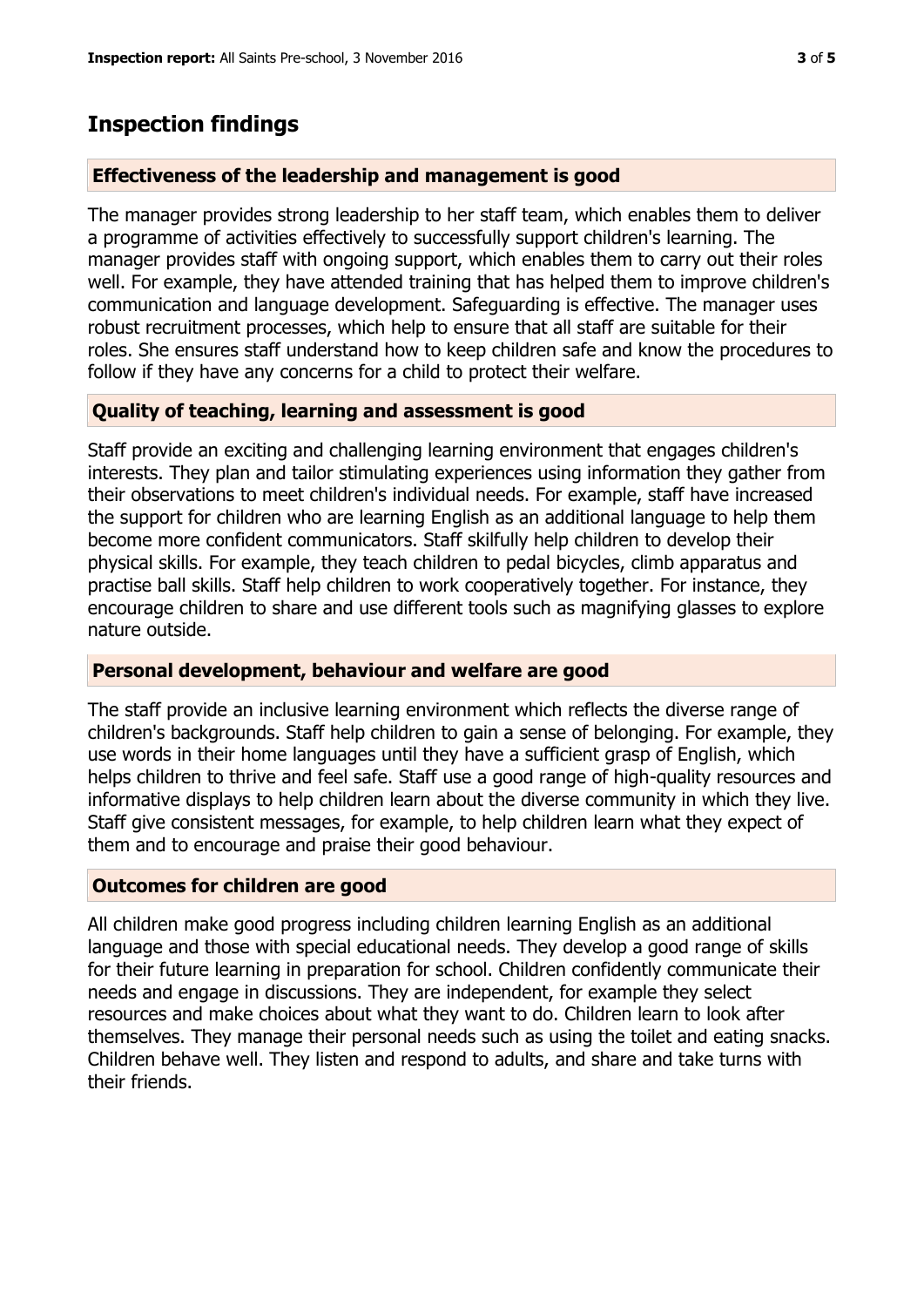# **Setting details**

| Unique reference number                             | 155086                                                                               |  |
|-----------------------------------------------------|--------------------------------------------------------------------------------------|--|
| <b>Local authority</b>                              | <b>Waltham Forest</b>                                                                |  |
| <b>Inspection number</b>                            | 1061548                                                                              |  |
| <b>Type of provision</b>                            | Sessional provision                                                                  |  |
| Day care type                                       | Childcare - Non-Domestic                                                             |  |
| <b>Registers</b>                                    | Early Years Register, Compulsory Childcare<br>Register, Voluntary Childcare Register |  |
| Age range of children                               | $2 - 4$                                                                              |  |
| <b>Total number of places</b>                       | 24                                                                                   |  |
| Number of children on roll                          | 34                                                                                   |  |
| Name of registered person                           | All Saints Pre-School Committee                                                      |  |
| <b>Registered person unique</b><br>reference number | RP517641                                                                             |  |
| Date of previous inspection                         | 6 June 2013                                                                          |  |
| <b>Telephone number</b>                             | 02089289810                                                                          |  |

All Saints Pre-school registered 1993 and is managed by an elected parental committee. It is situated in Leyton in the London Borough of Waltham Forest. The pre-school is open from 9am to 3.30pm on Monday to Friday during term time. The pre-school receives funding to provide free early education for children aged two, three and four years. The pre-school employs seven staff, including the manager. Three staff hold an early years qualification at level 4, three staff hold a qualification at level 3 and one member of staff has a BA Honours degree in Early Childhood Studies.

This inspection was carried out by Ofsted under sections 49 and 50 of the Childcare Act 2006 on the quality and standards of provision that is registered on the Early Years Register. The registered person must ensure that this provision complies with the statutory framework for children's learning, development and care, known as the early years foundation stage.

Any complaints about the inspection or the report should be made following the procedures set out in the guidance 'Complaints procedure: raising concerns and making complaints about Ofsted', which is available from Ofsted's website: www.gov.uk/government/organisations/ofsted. If you would like Ofsted to send you a copy of the guidance, please telephone 0300 123 4234, or email enquiries@ofsted.gov.uk.